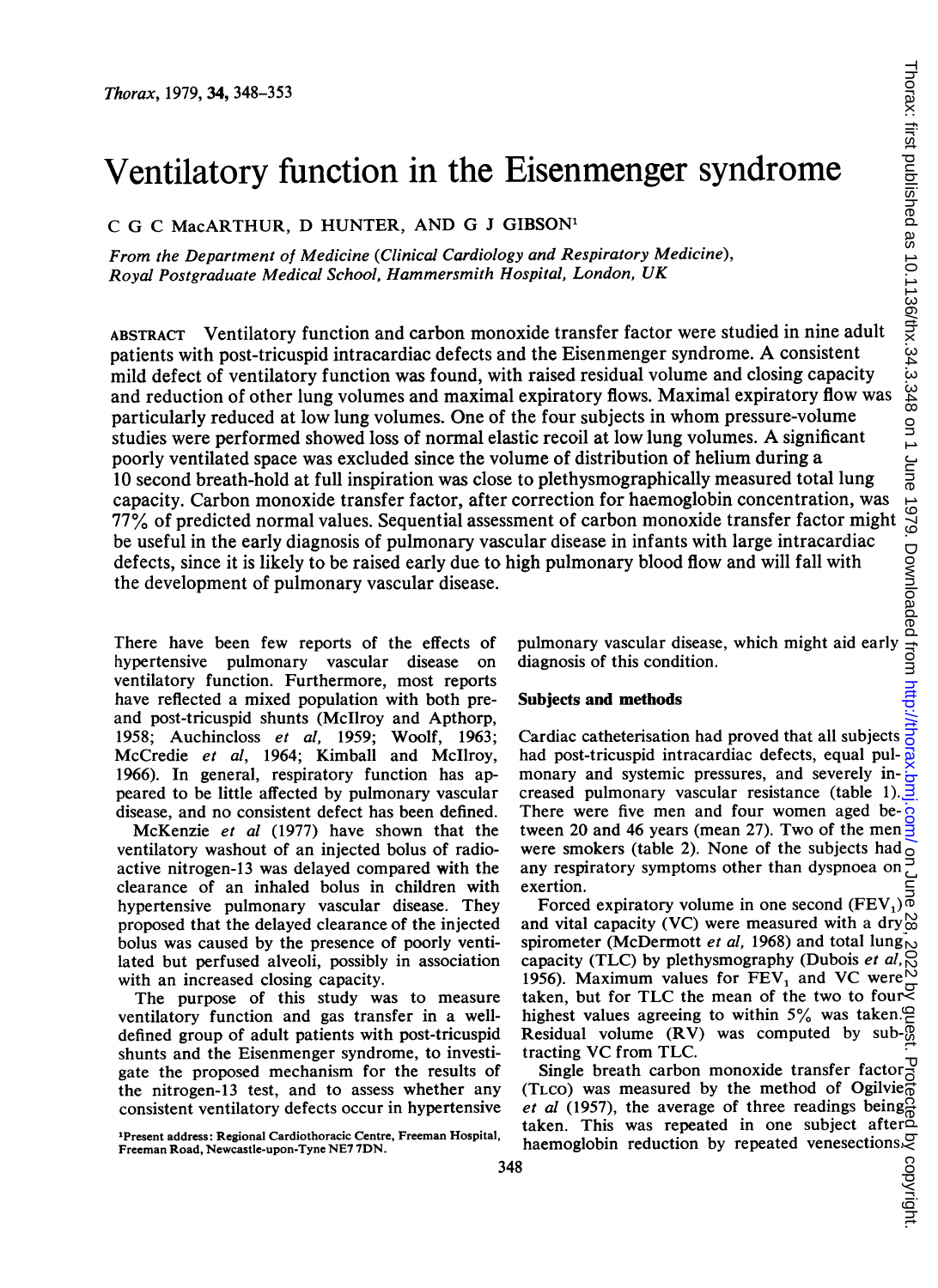| Case No | Age<br>(yr) | <b>Diagnosis</b> | <b>PAP</b><br>(mmHg) | <b>SAP</b><br>(mmHg) | Qр<br>$(L/Min/M^2)$ | Qs<br>$(L/Min/M^2)$ | PAR<br>$(Unix \times M^2)$ |
|---------|-------------|------------------|----------------------|----------------------|---------------------|---------------------|----------------------------|
|         | ۰           | <b>VSD, ASD</b>  | 125/85               | 130/90               | $5-6$               | 5.8                 | 17                         |
| 2       | 32          | VSD              | 120/65               | 120/75               | 1.4                 | $3 \cdot 1$         | 48                         |
| 3       | 21          | <b>PDA</b>       | 120/60               | 120/80               | 2.8                 | 4.0                 | 29                         |
| 4       | 24          | <b>VSD.PDA</b>   | 100/60               | 100/60               | 1.9                 | $4 - 7$             | 42                         |
| 5       | 11          | <b>DORV</b>      | 100/60               | 105/65               | 2.5                 | 3.7                 | 31                         |
| 6       | 17          | SV               | 115/50               | 115/75               | $4-2$               | l -9                | 18                         |
|         | 22          | SV               | 110/70               | 110/75               | 2.5                 | $3-2$               | 34                         |
| 8       | 27          | <b>PDA</b>       | 120/70               | 125/80               | 2.0                 | -7                  | 38                         |
| 9       | 17          | VSD              | 145/80               | 140/95               | 1.9                 | $3-0$               | 50                         |

Table <sup>1</sup> Results of cardiac catheterisation

VSD=Ventricular septal defect; ASD=Atrial septal defect; PDA=Patent ductus arteriosus; DORV=Double outlet right ventricle; SV=Single ventricle; PAP=Pulmonary artery pressure; SAP=Systemic arterial pressure; Qp=Pulmonary blood flow; Qs=Systemic blood flow; and PAR= Pulmonary arteriolar resistance.

Table 2 Clinical data and results of spirometry and plethysmography

| Case<br>No   | Sex | Age<br>(yr) | <b>Smoker</b> | <b>PEFR</b><br>Per cent of<br>predicted<br>normal values | FEV. | VC              | $FEV$ ./ $VC$   | RV  | <b>TLC</b> | RV/TLC           |
|--------------|-----|-------------|---------------|----------------------------------------------------------|------|-----------------|-----------------|-----|------------|------------------|
|              | M   | 20          | NO            | 68                                                       | 63   | 64              | 96              | 88  | 68         | 128              |
| $\mathbf{2}$ | M   | 46          | NO            | 115                                                      | 79   | 88              | 91              | 86  | 86         | 99               |
| 3            | M   | 29          | <b>YES</b>    | 71                                                       | 87   | 95              | 90              | 107 | 97         | 110              |
| 4            | м   | 24          | <b>YES</b>    | 69                                                       | 76   | 92              | 81              | 134 | 100        | 133              |
| 5            | М   | 22          | NO.           | 79                                                       | 93   | 100             | 94              | 121 | 103        | 117              |
| 6            | F   | 24          | <b>NO</b>     | 88                                                       | 91   | 98              | 85              | 100 | 99         | 101              |
| 7            | F   | 26          | <b>NO</b>     | 89                                                       | 78   | 74              | 103             | 116 | 86         | 136              |
| 8            | F   | 33          | <b>NO</b>     | 82                                                       | 79   | 77              | 94              | 137 | 97         | 142              |
| 9            | F   | 20          | NO            | 84                                                       | 72   | 83              | 85              | 126 | 92         | 134              |
| Mean         |     |             |               | $82^{2}$                                                 | 801  | 86 <sup>1</sup> | 91 <sup>1</sup> | 113 | $92*$      | 122 <sup>1</sup> |

 $1_P < 0.01$ ;  $2_P < 0.05$ ; difference from predicted normal values.

The co uptake was also assessed in terms of the transfer coefficient (Kco), which was obtained by dividing TLco by the alveolar volume (VA) estimated by helium dilution during the breath-holding manoeuvre.

Maximum expiratory flow-volume (MEFV) curves were obtained using a pressure-corrected variable volume plethysmograph (Mead, 1960), in which the seated subject performed a forced expiration from TLC through <sup>a</sup> Fleisch pneumotachograph, the flow at the mouth being displayed against change in thoracic gas volume (TGV) on a storage oscilloscope, from which MEFV curves were copied. The maximum value of peak expiratory flow rate (PEFR) was taken from these curves. The nitrogen concentration during slow expiration, after a vital capacity inhalation of oxygen, was recorded in the same plethysmograph and displayed against volume. Closing volume (CV) and the slope of the phase 3 plateau of  $N_2$  concentration  $(N_2)$  slope) were measured as the mean of between two and four records in which the expired volume was at least 95% VC. Closing capacity (CC) was derived by adding RV to CV.

Transpulmonary pressure was measured by the oesophageal balloon method (Milic-Emili et al, 1964) in four subjects seated in a variable volume plethysmograph. Several static expiratory pressurevolume curves were obtained in each subject, and the line of best fit was drawn by eye through at least three sets of data, where the pressure at a given volume agreed to  $\pm 1$  cm H<sub>2</sub>O (0.1 kPa).

The results were compared with predicted normal values obtained from the regression equations of Leiner et al (1963) for PEFR; Kory et al (1961) for  $FEV_1$  and  $FEV/VC$  in men; Ferris et al (1965) for  $FEV_1$  and Berglund et al (1963) for  $FEV<sub>1</sub>/VC$  in women; Goldman and Becklake (1959) for TLC, RV, and VC; Bradley et al (personal communication) for the results of the carbon monoxide uptake test, which were corrected for haemoglobin concentration by the equation of Cotes et al (1972) and Buist and Ross (1973a and b) for CV/VC, CC/TLC, and  $N_2$  slope. Statistical analysis of these comparisons was performed using the Wilcoxon matched-pairs signedranks test (Siegel, 1956). The MEFV curves were compared with the normal range from Gibson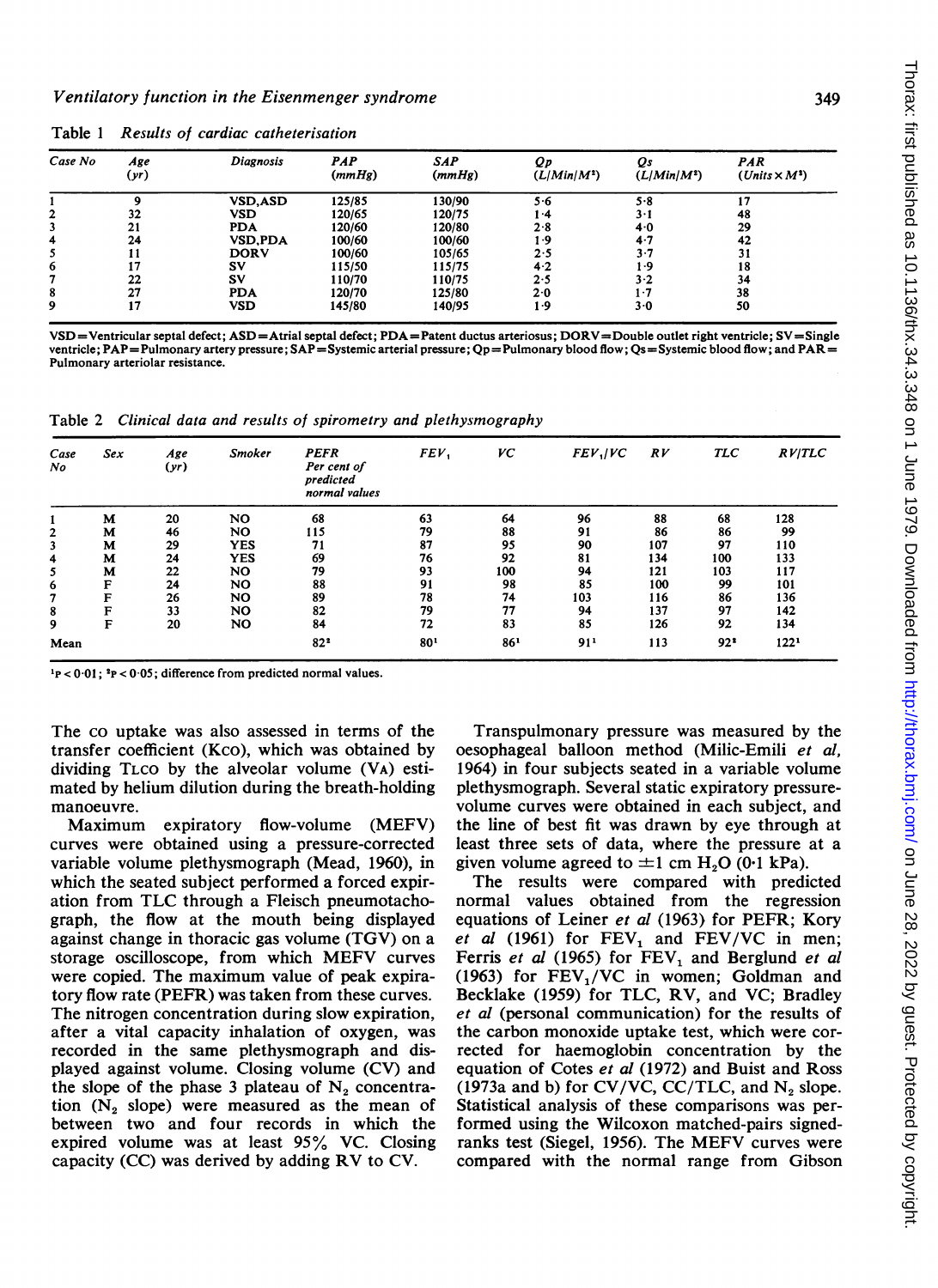et al (1976), and the pressure-volume curves with a normal range derived from 20 non-smoking subjects aged 20-35 years.

## Results

 $FEV<sub>1</sub>$ , both in absolute terms and when expressed as a proportion of VC, was reduced compared with predicted normal values (table 2). Both TLC and VC were also reduced. RV tended to be raised, but this was only significant when expressed as a proportion of TLC.

VA measured by helium dilution during the 10 second breath-hold of the carbon monoxide uptake test was close to TLC measured plethysmographically, having <sup>a</sup> mean value of 98% TLC (table 3). Carbon monoxide transfer factor (TLCO) was reduced in nearly all subjects, to a mean for the whole group of 77% of predicted normal values. Kco was similarly reduced to 80% of predicted normal values.

Analysis of the MEFV curves showed that PEFR was reduced in all except one subject (table 2), and that maximum flow was low throughout expiration, being particularly reduced at low lung volumes (fig 1). CV/VC was not significantly raised; and, indeed, when CV was related to predicted VC, to eliminate the effects of the generally small VC in the group, the mean value was close to predicted (table 4). CC was, however, considerably raised, both as a proportion of actual TLC and when related to predicted

Table 3 Results of single breath carbon monoxide uptake test

| Case<br>Haemoglobin $V_A$<br>$V_A/TLC$<br>Kco<br>TLCO<br>No<br>Per cent of predicted<br>gidl<br>litre<br>per cent<br>normal values<br>$\mathbf{1}$<br>4.3<br>90<br>122<br>$20 - 4$<br>102<br>$\overline{\mathbf{c}}$<br>5.3<br>60<br>$20 - 7$<br>91<br>74<br>3<br>25.6<br>85<br>70<br>96<br>82<br>3 <sup>1</sup><br>72<br>16.6<br>7.0<br>96<br>70<br>4<br>$19 - 4$<br>6.4<br>102<br>86<br>79<br>$\frac{5}{6}$<br>$23 - 6$<br>$5 - 8$<br>102<br>87<br>80<br>20.5<br>$5 - 3$<br>100<br>102<br>93<br>$\overline{7}$<br>19.7<br>4.0<br>103<br>57<br>65<br>8<br>$15 - 3$<br>5.0<br>98<br>53<br>51<br>9<br>79<br>$17 - 2$<br>3.8<br>90<br>86<br>Mean<br>98<br>771<br>802<br>Results for TLCO and KCO after correction for haemoglobin concentra-<br>tion are shown.<br>$P > 0.01$ ; $P > 0.05$ ; difference from predicted normal values.<br>*This patient was studied before and after chronic venesection.<br>TLC. $N_2$ slope was not significantly different from<br>predicted normal values. | uptake test |  | Table 3 Results of single breath carbon monoxide |  |
|---------------------------------------------------------------------------------------------------------------------------------------------------------------------------------------------------------------------------------------------------------------------------------------------------------------------------------------------------------------------------------------------------------------------------------------------------------------------------------------------------------------------------------------------------------------------------------------------------------------------------------------------------------------------------------------------------------------------------------------------------------------------------------------------------------------------------------------------------------------------------------------------------------------------------------------------------------------------------------------------|-------------|--|--------------------------------------------------|--|
|                                                                                                                                                                                                                                                                                                                                                                                                                                                                                                                                                                                                                                                                                                                                                                                                                                                                                                                                                                                             |             |  |                                                  |  |
|                                                                                                                                                                                                                                                                                                                                                                                                                                                                                                                                                                                                                                                                                                                                                                                                                                                                                                                                                                                             |             |  |                                                  |  |
|                                                                                                                                                                                                                                                                                                                                                                                                                                                                                                                                                                                                                                                                                                                                                                                                                                                                                                                                                                                             |             |  |                                                  |  |
|                                                                                                                                                                                                                                                                                                                                                                                                                                                                                                                                                                                                                                                                                                                                                                                                                                                                                                                                                                                             |             |  |                                                  |  |
|                                                                                                                                                                                                                                                                                                                                                                                                                                                                                                                                                                                                                                                                                                                                                                                                                                                                                                                                                                                             |             |  |                                                  |  |
|                                                                                                                                                                                                                                                                                                                                                                                                                                                                                                                                                                                                                                                                                                                                                                                                                                                                                                                                                                                             |             |  |                                                  |  |
|                                                                                                                                                                                                                                                                                                                                                                                                                                                                                                                                                                                                                                                                                                                                                                                                                                                                                                                                                                                             |             |  |                                                  |  |
|                                                                                                                                                                                                                                                                                                                                                                                                                                                                                                                                                                                                                                                                                                                                                                                                                                                                                                                                                                                             |             |  |                                                  |  |
|                                                                                                                                                                                                                                                                                                                                                                                                                                                                                                                                                                                                                                                                                                                                                                                                                                                                                                                                                                                             |             |  |                                                  |  |
|                                                                                                                                                                                                                                                                                                                                                                                                                                                                                                                                                                                                                                                                                                                                                                                                                                                                                                                                                                                             |             |  |                                                  |  |
|                                                                                                                                                                                                                                                                                                                                                                                                                                                                                                                                                                                                                                                                                                                                                                                                                                                                                                                                                                                             |             |  |                                                  |  |
|                                                                                                                                                                                                                                                                                                                                                                                                                                                                                                                                                                                                                                                                                                                                                                                                                                                                                                                                                                                             |             |  |                                                  |  |
|                                                                                                                                                                                                                                                                                                                                                                                                                                                                                                                                                                                                                                                                                                                                                                                                                                                                                                                                                                                             |             |  |                                                  |  |
|                                                                                                                                                                                                                                                                                                                                                                                                                                                                                                                                                                                                                                                                                                                                                                                                                                                                                                                                                                                             |             |  |                                                  |  |
| <b>Discussion</b>                                                                                                                                                                                                                                                                                                                                                                                                                                                                                                                                                                                                                                                                                                                                                                                                                                                                                                                                                                           |             |  |                                                  |  |

### **Discussion**

Ventilatory function and gas transfer in this welldefined group of patients with the Eisenmenger syndrome shows a consistent, albeit mild, defect. to but more severe than those found by Hallidie-Smith et al (1977) in patients with persistent pulmonary hypertension after repair of large ventricu-



Fig <sup>1</sup> MEFV curves for the nine patients with a range (stippled area) for 16 normal non-smoking subjects.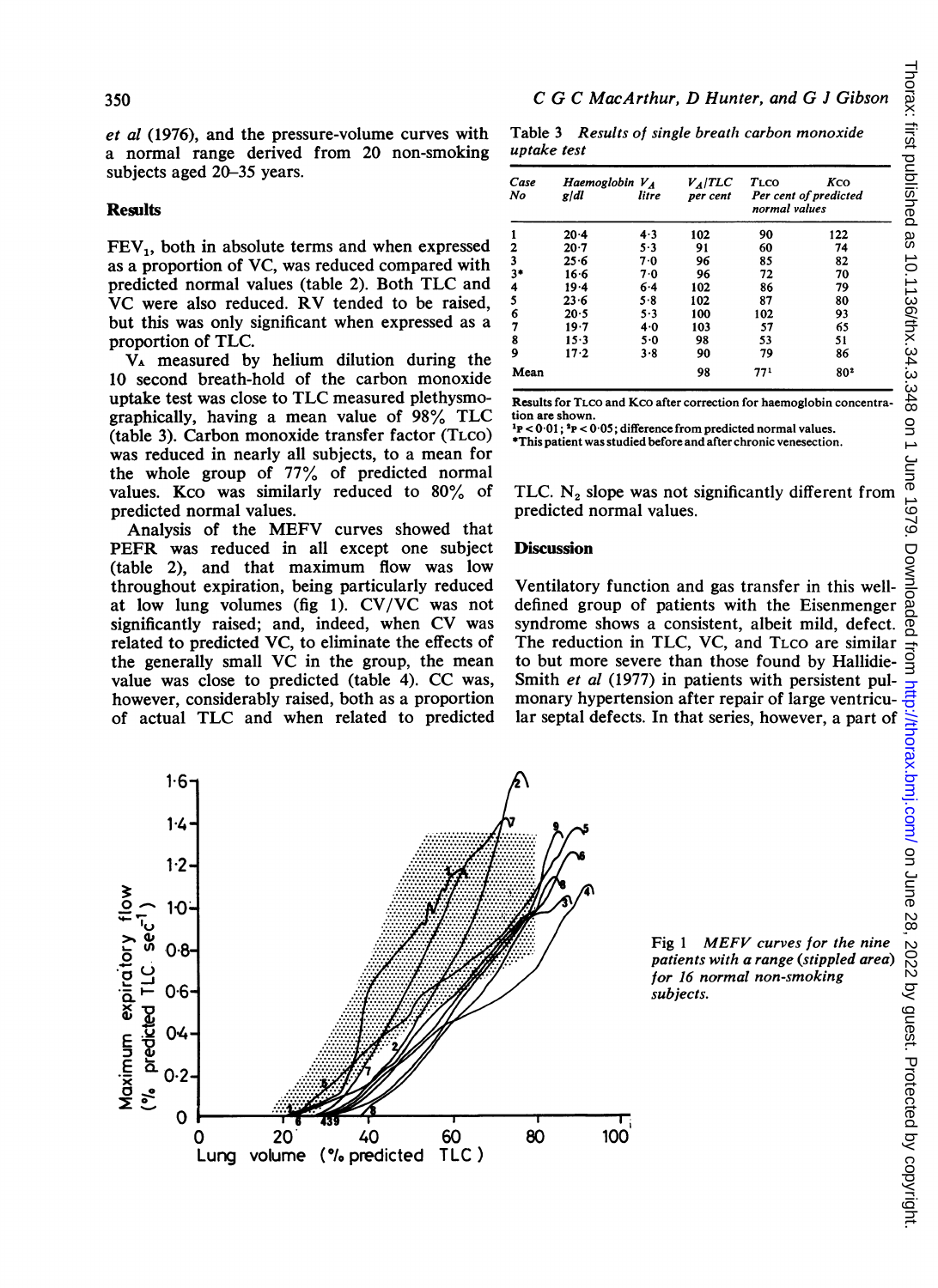| Case No      | C <sub>V</sub><br>litre | $N_2$ slope<br>Per cent/litre | CV/VC<br>Per cent of<br>predicted<br>normal values | CV Predicted VC | CCITLC | CC/Predicted TLC | $N_2$ slope |
|--------------|-------------------------|-------------------------------|----------------------------------------------------|-----------------|--------|------------------|-------------|
|              |                         |                               |                                                    |                 |        |                  |             |
|              | 0.46                    | 1.81                          | 192                                                | 127             | 163    | 112              | 199         |
| $\mathbf{2}$ | 0.60                    | 1.40                          | 91                                                 | 78              | 110    | 95               | 120         |
| 3            | 0.75                    | 0.70                          | 129                                                | 125             | 135    | 131              | 70          |
| 4            | 0.28                    | 0.53                          | 73                                                 | 66              | 136    | 137              | 56          |
| 5            | 0.40                    | 0.74                          | 110                                                | 113             | 129    | 133              | 80          |
| 6            | 0.37                    | 1.05                          | 102                                                | 99              | 138    | 137              | 84          |
| 7            | 0.34                    | 1.98                          | 129                                                | 98              | 163    | 139              | 156         |
| 8            | 0.50                    | 2.33                          | 129                                                | 111             | 171    | 165              | 175         |
| 9            | 0.27                    | 0.53                          | 107                                                | 95              | 171    | 160              | 43          |
| Mean         |                         |                               | 118                                                | 101             | 1461   | 1341             | 109         |

Table 4 Results of single breath nitrogen test

 $\frac{1}{2}P < 0.01$ ; difference from predicted normal values.



Fig 2 Pressure-volume curves for four of the patients with a range (stippled area) for 20 normal non-smoking subjects.

the ventilatory defect could have been secondary to cardiac surgery, which had not been performed on any of the patients in this series. One explanation for the decreased TLC and VC might be cardiac enlargement. Comparison of the reduction in TLC from the predicted normal value with cardiac volume assessed from biplane chest radiographs by the ellipsoid method (Barnhard et al, 1960) showed no correlation. Probably, therefore, the reduced TLC is not solely caused by cardiac enlargement, but may result from defective pulmonary growth, possibly secondary to reduced growth of the thoracic cavity. The low values of

FEV and PEFR are probably partly due to the reduced lung volumes.

The low  $FEV<sub>1</sub>/VC$ , disproportionately reduced maximum expiratory flow at low lung volumes, and raised RV and CC all indicate mild airflow obstruction. The two subjects who smoked had the greatest reduction in PEFR and were also both below average for the group in  $FEV<sub>1</sub>/VC$ . The reduction in maximum flow at low lung volumes in these two subjects, however, was average for the group; and seems, therefore, to be caused by pulmonary vascular disease rather than by smoking. Airflow obstruction in pulmonary vascular disease may be due either to loss of elastic recoil at low lung volumes or to intrinsic narrowing or obliteration of small airways. The pressurevolume curve of patient 4 suggested that the former mechanism might be important. A similar appearance of the pressure-volume curve has been described in patients with mitral stenosis (Wood et al, 1971).

Although the development of the Eisenmenger syndrome due to simple intracardiac defects is now rare, it still occurs early in the history of some infants with more complicated cardiac anatomy, such as transposition of the great arteries. Byrne et al (1978) have emphasised the need to diagnose pulmonary vascular disease early in these infants, who are otherwise only suitable for palliative surgery. The nitrogen-13 test was encouraging in this respect (McKenzie et al, 1977), but its mechanism remains uncertain. Although this study has shown a ventilatory defect including considerably raised closing capacity in the Eisenmenger syndrome, reduced ventilation of perfused alveoil is unlikely to be the mechanism of delayed clearance of injected nitrogen-13. There are two lines of evidence for this. Firstly, the close correlation of OVA and TLC indicates that the proportion of TLC in the patients in this series that has not equilibrated with

351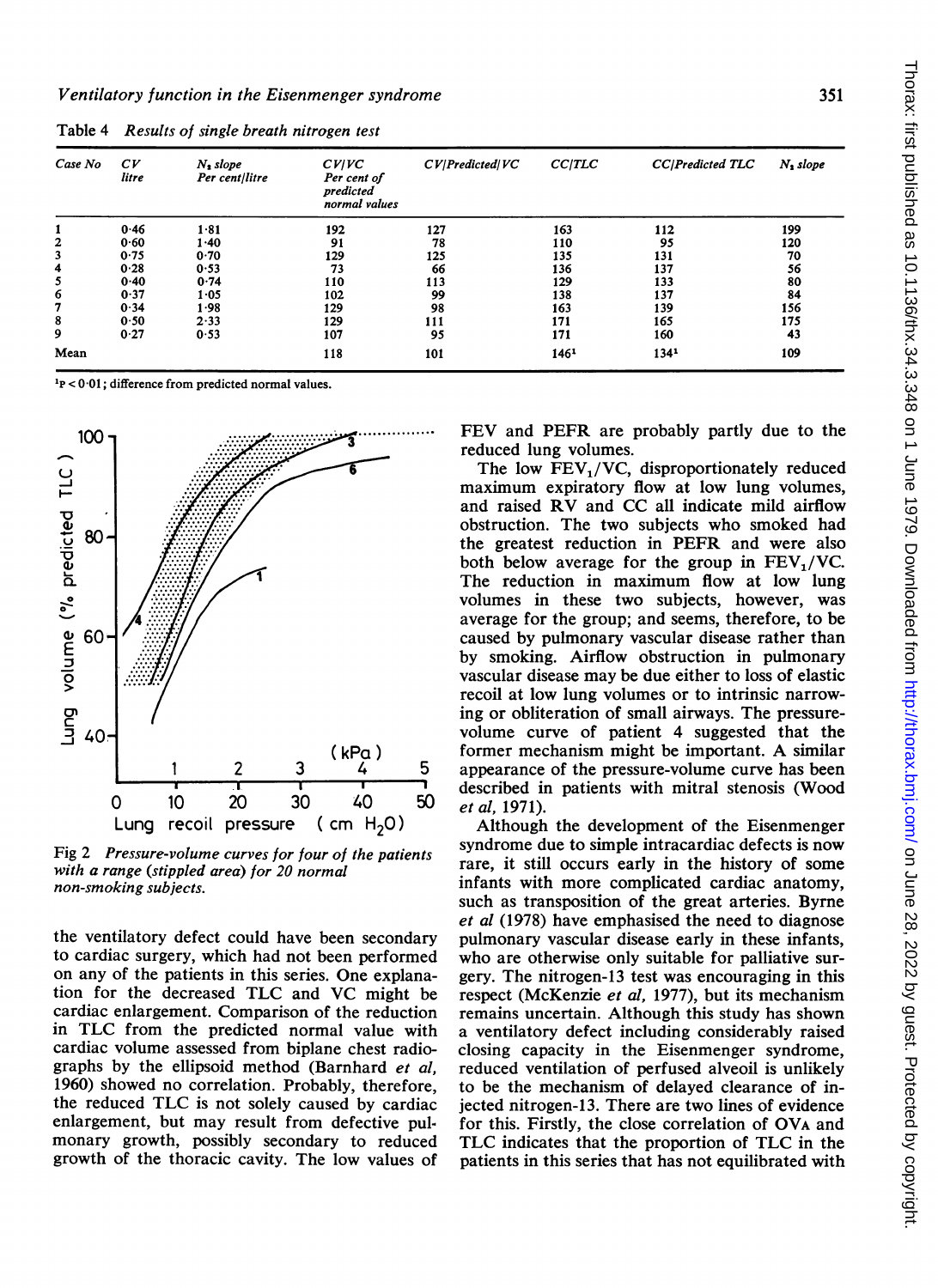helium during a 10 second breath-hold is small. Secondly, the near-normality of the  $N_2$  slope shows that there is no significantly abnormal nonuniformity of alveolar ventilation in the Eisenmenger subjects.

The considerable inter-individual variation in  $CV$  and  $N<sub>2</sub>$  slope in this study was probably partly due to the intrinsic variability and poor repeatability of the single breath nitrogen test (McCarthy et al, 1975). For this reason, as well as difficulty in performing the test in infants, the abnormally raised closing capacity is unlikely to be useful for detecting pulmonary vascular disease.

The other major abnormality shown in this study was the reduction in TLCO which after correction for haemoglobin concentration was more than 10% below predicted normal values in seven of the nine patients and averaged 77% predicted. Previous studies have shown that TLCO tends to be lower in patients with intracardiac defects who have developed pulmonary vascular disease (Auchincloss et al, 1959; McCredie et al, 1964). The reduction was greater in this study than in previous studies, perhaps reflecting the severity of pulmonary vascular disease in the patients studied. TLCO is also reduced in-primary pulmonary hypertension (Burgess, 1974).

The correction for haemoglobin concentration (Cotes et al, 1972) in this study reduced the measured TLco by a mean of 10%. The validity of this correction must be questioned since it assumes that the ratio of the alveolar membrane diffusing capacity (Dm) to the capillary blood volume  $(Vc)$  is 0.7. It is likely that hypertensive pulmonary vascular disease predominantly reduces Vc (Burgess, 1974), and that the ratio Dm/Vc is, therefore, greater than  $0.7$ . This is supported by our finding that the corrected transfer factor tended to be lower in those patients with the lowest haemoglobin; and that the corrected TLCO in patient 3 fell after venesection. Furthermore, although the correction has been shown to be accurate in anaemia (Cotes et al, 1972; Clark et al, 1978), two studies (Burgess and Bishop, 1963: Herbert et al, 1965) have shown that it is too small in polycythaemia. Thus the quoted results in this study for TLco and Kco may be slight overestimates; and the true abnormality of gas transfer may have been greater than our results indicate.

In infants without polycythaemia, or in whom the degree of polycythaemia is fairly constant, repeated measurements of carbon monoxide transfer factor, as first suggested by Auchincloss et al (1959), might allow early diagnosis of pulmonary vascular disease. Naturally, the single-breath

technique would not be suitable for this, but a steady state technique would be feasible. When pulmonary blood flow is high in the absence of pulmonary vascular disease the TLCO will probably be raised (Auchincloss et al, 1959; McCredie et al, 1964); although Bedell (1961) found this only to be the case with atrial septal defects. With the development of pulmonary vascular disease, the TLCO should progressively diminish. It would also be expected to decrease should the intracardiac defects spontaneously close, but this is unlikely to produce clinical confusion.

#### **References**

- Auchincloss, <sup>J</sup> H, Gilbert, R, and Eich, R H (1959). The pulmonary diffusing capacity in congenital and rheumatic heart disease. Circulation, 19, 232-241.
- Barnhard, H J, Pierce, <sup>J</sup> A, Joyce, <sup>J</sup> W, and Bates, <sup>J</sup> H (1960). Roentgenographic determination of total lung capacity: a new method evaluated in health, emphysema and congestive heart failure. American Journal of Medicine, 28, 51-60.
- Bedell, G N (1961). Comparison of pulmonary diffusing capacity in normal subjects and in patients with intracardiac septal defects. Journal of Laboratory and Clinical Medicine, 57, 269-280.
- Berglund, E, Birath, G, Bjure, J, Grimby, G, Kjellmer, I, Sandqvist, L, and Söderholm, B (1963). Spirometric studies in normal subjects. Acta Medica Scandinavica, 173, 185-198.
- Buist, A S, and Ross, B B (1973a). Predicted values for closing volumes using a modified single breath nitrogen test. American Review of Respiratory Diseases, 107, 744-752.
- Buist, A S, and Ross, B B (1973b). Quantitative analysis of the alveolar plateau in the diagnosis of early airway obstruction. American Review of Respiratory Diseases, 108, 1078-1087.
- Burgess, <sup>J</sup> H, and Bishop, <sup>J</sup> M (1963). Pulmonary diffusing capacity and its subdivisions in polycythemia vera. Journal of Clinical Investigation, 42, 997-1008.
- Burgess, <sup>J</sup> H (1974). Pulmonary diffusing capacity in disorders of the pulmonary circulation. Circulation, 49, 541-550.
- Byrne, J, Clarke, D, Taylor, <sup>J</sup> F N, Macartney, F, de Leval, M, and Stark, J (1978). Treatment of patients with transposition of great arteries and pulmonary vascular obstructive disease. British Heart Journal, 40, 221-225.
- Clark, E H, Woods, R L, and Hughes, <sup>J</sup> M <sup>B</sup> (1978). Effect of blood transfusion on the carbon monoxide transfer factor of the lung in man. Clinical Science and Molecular Medicine, 54, 627-631.
- Cotes, <sup>J</sup> E, Dabbs, <sup>J</sup> M, Elwood, P C, Hall, A M, McDonald, A, and Saunders, M <sup>J</sup> (1972). Irondeficiency anaemia; its effect on transfer factor for the lung (diffusing capacity) and ventilation and cardiac frequency during sub-maximal exercise. Clinical Science, 42, 325-335.